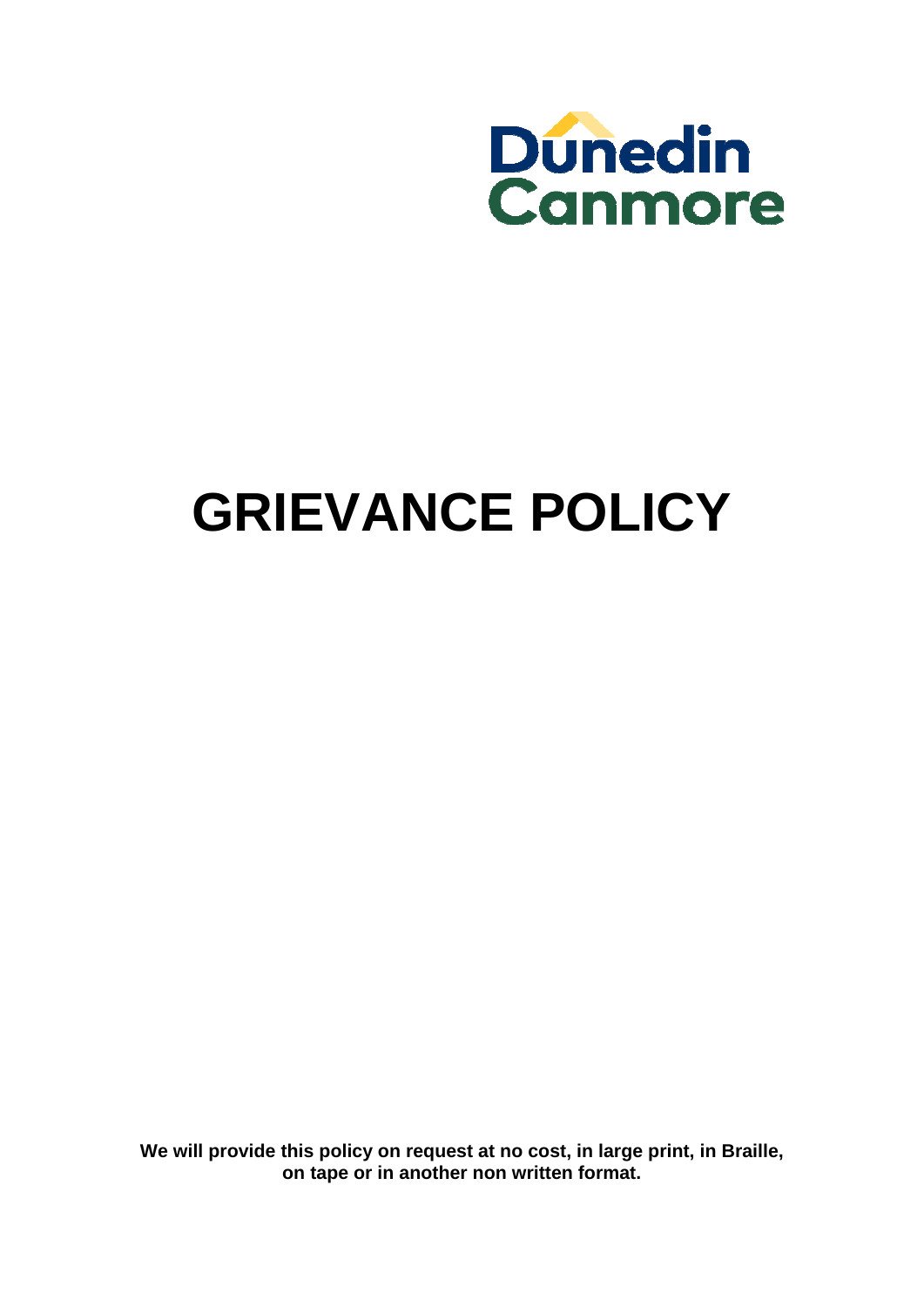## **POLICY PURPOSE & APPLICABILITY**

The purpose of this policy is to provide employees with access to a procedure to help deal with any grievances relating to their employment fairly and without unreasonable delay.

## **PROCEDURE APPLICABILITY**

Should an employee wish to raise a grievance during their employment against or in relation to Dunedin Canmore Housing Limited ('DC'), they should use this grievance process. If it is a grievance against another organisation in the Wheatley Group, then they should use that organisation's grievance process.

This policy applies to all employees of DC. It does not apply to agency workers or self-employed contractors. This policy does not form part of any employee's contract of employment. This policy may be amended at any time in consultation with our recognised Trade Unions.

This policy should not be used to complain about termination or disciplinary action. Employees dissatisfied with any disciplinary action should submit an appeal under the Disciplinary Policy.

| $\bullet$ | Section A | Raising Grievances Informally                      | Page 2   |
|-----------|-----------|----------------------------------------------------|----------|
| $\bullet$ | Section B | Right To Be Accompanied                            | Page 2   |
| $\bullet$ | Section C | <b>Status Quo</b>                                  | Page 2   |
| $\bullet$ | Section D | <b>Formal Procedures For Grievances</b>            | Page 3-4 |
| $\bullet$ | Section E | <b>Formal Procedures For Collective Grievances</b> | Page 4-5 |
| $\bullet$ | Section F | Records                                            | Page 5   |
| $\bullet$ | Section G | <b>Malicious Claims</b>                            | Page 6   |
| $\bullet$ | Section H | Whistle-blowing claims                             | Page 6   |
|           |           |                                                    |          |

## **SECTION A - RAISING GRIEVANCES INFORMALLY**

Most grievances can be resolved quickly through constructive informal discussions with an employee's manager or, if this would be inappropriate, a more senior manager. The following procedure should be used where it has not been possible to resolve an issue informally.

## **SECTION B - RIGHT TO BE ACCOMPANIED**

At all stages of this procedure employees have the right to be accompanied by a certified trade union representative or any person currently employed by one of the Wheatley Group companies. The employee and their companion should make every effort to attend grievance meetings. If your chosen companion is unavailable at the time a meeting is scheduled and will not be available for more than five working days afterwards, we may ask you to choose someone else.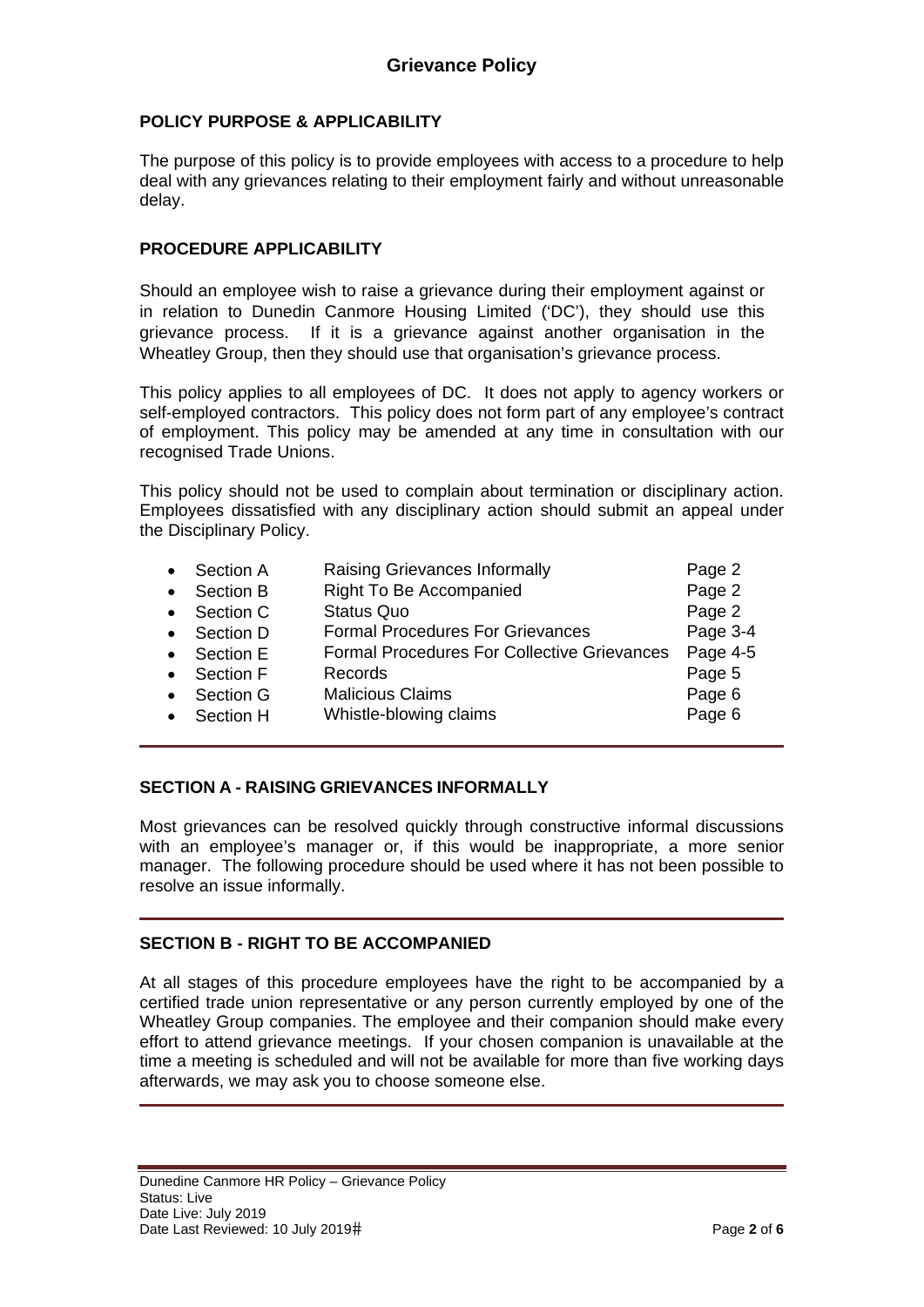## **SECTION C - STATUS QUO**

Should this policy be invoked, both parties agree to maintain the status quo-ante (the previous state of affairs) until the issue that is the subject of the grievance is resolved.

## **SECTION D - FORMAL PROCEDURE FOR GRIEVANCES**

#### *Stage 1*

If it is not possible to resolve a grievance informally, any employee who has a grievance should raise the matter formally and without unreasonable delay, in writing, with their manager. If the grievance relates to a local managerial decision, the employee should raise the matter with an appropriate senior officer or with Employee Relations. The written grievance should include a brief description of the nature of your complaint, including any relevant facts, dates, and names of individuals involved. In some circumstances we may ask you to provide further information. The designated officer will convene a meeting, to be held without unreasonable delay, to discuss the grievance with the employee, advising the employee of the right to be accompanied at the meeting.

Support from DC's occupational health provider and/or internal support may be offered to the complainant and the alleged perpetrator pending an investigation into the complaint.

The purpose of a grievance meeting is to enable an employee to explain their grievance and how they think it should be resolved, and to assist the organisation in reaching a decision based on the available evidence and the representations made by the employee.

After the grievance meeting, the designated officer will write to the employee, usually within 1 week, (unless an extended period of time is agreed upon by both parties) with their decision, and if appropriate detailing the final stages in the procedure.

## *Stage 2*

If an employee is not satisfied with the Stage 1 decision, the second stage of the grievance procedure is appeal to the appropriate Head of Service, or designated officer.

A request for a Stage 2 grievance appeal meeting detailing appeal grounds should be lodged in writing to Employee Relations within 2 weeks of receiving the written Stage 1 decision.

Employee Relations shall make the appropriate arrangements for the Stage 2 meeting to be held with the appropriate Head of Service/designated officer. This will be done without unreasonable delay and will normally take place within 1 week. An Employee Relations representative will be present at Stage 2 grievance meetings.

At the meeting the Head of Service/designated officer will try to resolve the matter, and advise all parties of the decision at the conclusion of the meeting, or if this is not practicable, in writing to the employee, without unreasonable delay and normally within 1 week.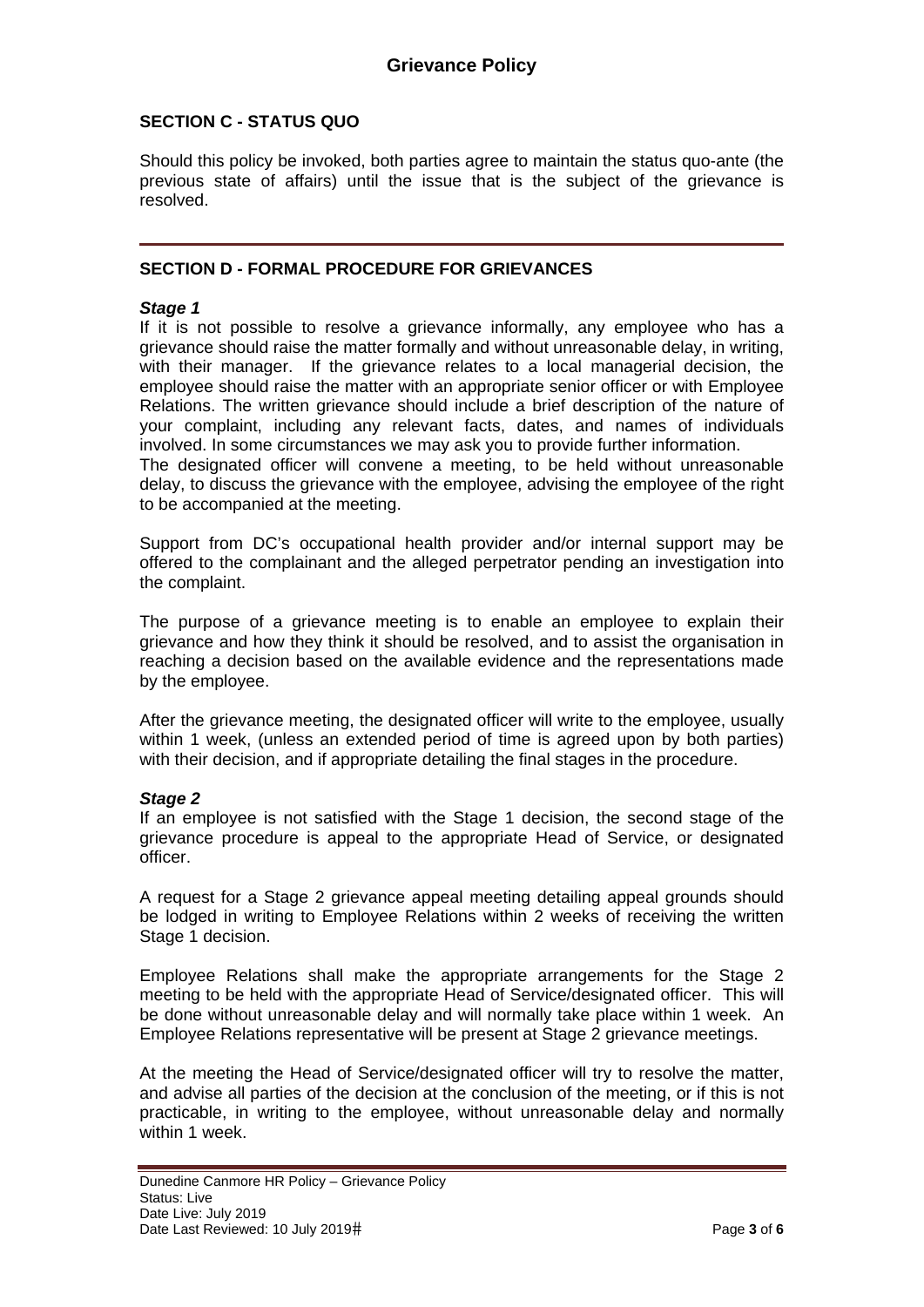#### *Stage 3*

If an employee is not satisfied with a Stage 2 decision, the final stage of the grievance procedure is appeal to the appropriate divisional Director, or designated officer.

A request for a Stage 3 grievance appeal meeting detailing appeal grounds should be lodged in writing to Employee Relations within 2 weeks of receiving the written Stage 2 decision.

Employee Relations shall make the appropriate arrangements for the Stage 3 meeting to be held without unreasonable delay and normally within 1 week. An Employee Relations representative will be present at Stage 3 grievance meetings.

At this meeting the Director/designated officer will try to resolve the matter, and advise all parties of the decision at the conclusion of the meeting or, if this is not practicable, in writing to the employee, without unreasonable delay and normally within 1 week. This is the end of the procedure and there is no further appeal.

At any stage of the Grievance Procedure, the meeting may be adjourned to further investigate the grievance.

Notes will be kept of all investigation meetings held and individuals being interviewed will be given the opportunity to review and sign the notes by way of confirmation of their agreement with the content.

## **SECTION E - FORMAL PROCEDURE FOR COLLECTIVE GRIEVANCES**

There may be occasions when a group of individuals have a grievance. In such occasions, the following process will be adopted. There may be occasions where a trade union represents the interests of these employees or where they elect a spokesperson to act on their behalf.

## *Stage 1*

Any employees who have a grievance should raise the matter collectively, in writing, with the appropriate manager. If the grievance relates to a local managerial decision, the employees should raise the matter with a senior designated officer or Employee Relations without unreasonable delay.

The designated officer will convene a meeting to be held without unreasonable delay to discuss the nature of the grievance with the employees or their representative, advising the employees of the right to be accompanied at the meeting. At this meeting, the designated officer will try to resolve the matter, and reply to the aggrieved employees, normally within 1 week, in writing, detailing the decision, and if appropriate detailing the final stages of the procedure.

## *Stage 2*

If the employees are not satisfied with the decision, the second stage of the grievance procedure is escalated to the appropriate divisional Director, or designated officer.

A request for a Stage 2 grievance (appeal) meeting, detailing the grounds for appeal should be lodged without unreasonable delay in writing to Employee Relations, within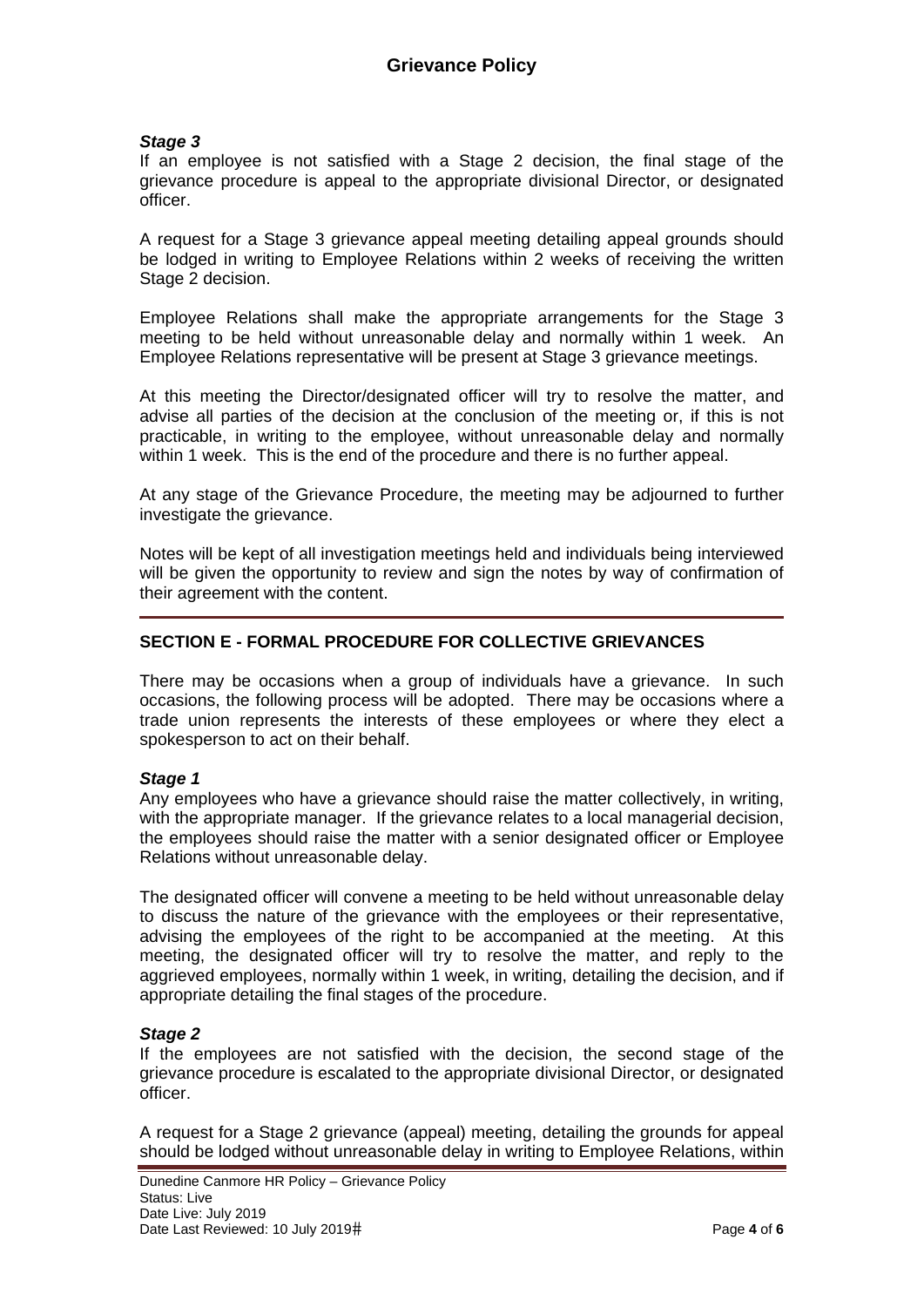2 weeks of receiving the written Stage 1 decision.

Employee Relations shall make the appropriate arrangements for the Stage 2 meeting to be held with the appropriate divisional Director/designated officer, normally to take place within 1 week. The employees will have the right to be accompanied by a certified trade union representative or any person currently employed by one of the Wheatley Group companies.. An Employee Relations representative will be present at Stage 2 grievance meetings.

At this meeting the Director/designated officer will try to resolve the matter, and advise all parties of the decision at the conclusion of the meeting, or if this is not practicable, in writing to the employee, without unreasonable delay and usually within 1 week.

#### *Stage 3*

If the employees are not satisfied with the Stage 2 decision, the final stage of the grievance procedure is escalated to the Wheatley Group Management Board – chaired by the Chief Executive, or designated officer.

A request for a Stage 3 grievance (appeal) meeting detailing the grounds for appeal should be lodged in writing to Employee Relations, without unreasonable delay and within 2 weeks, of receiving the written Stage 2 decision.

Employee Relations shall make the appropriate arrangements for the Stage 3 meeting to be held, without unreasonable delay, normally to take place within 1 week. An Employee Relations representative will be present at Stage 3 grievance meetings.

At this meeting the committee will try to resolve the matter, and advise all parties of the decision at the conclusion of the meeting where possible. In any event, the employees will be given a written decision, without unreasonable delay and usually within 1 week.

At any stage of the Collective Grievance Procedure, the meeting may be adjourned to gather further information. Notes will be kept of all investigation meetings held and individuals being interviewed will be given the opportunity to review and sign the notes by way of confirmation of their agreement with the content.

## **SECTION F – RECORDS**

DC will keep a record of complaints and grievances made, including the written statement setting out the complaint/grievance, all letters sent to or by us in relation to complaints/grievances, written statements and notes of meetings and hearings. These records will be maintained in accordance with our obligations in terms of data protection requirements. For further information on retention of documents, please refer to the relevant retention policy.